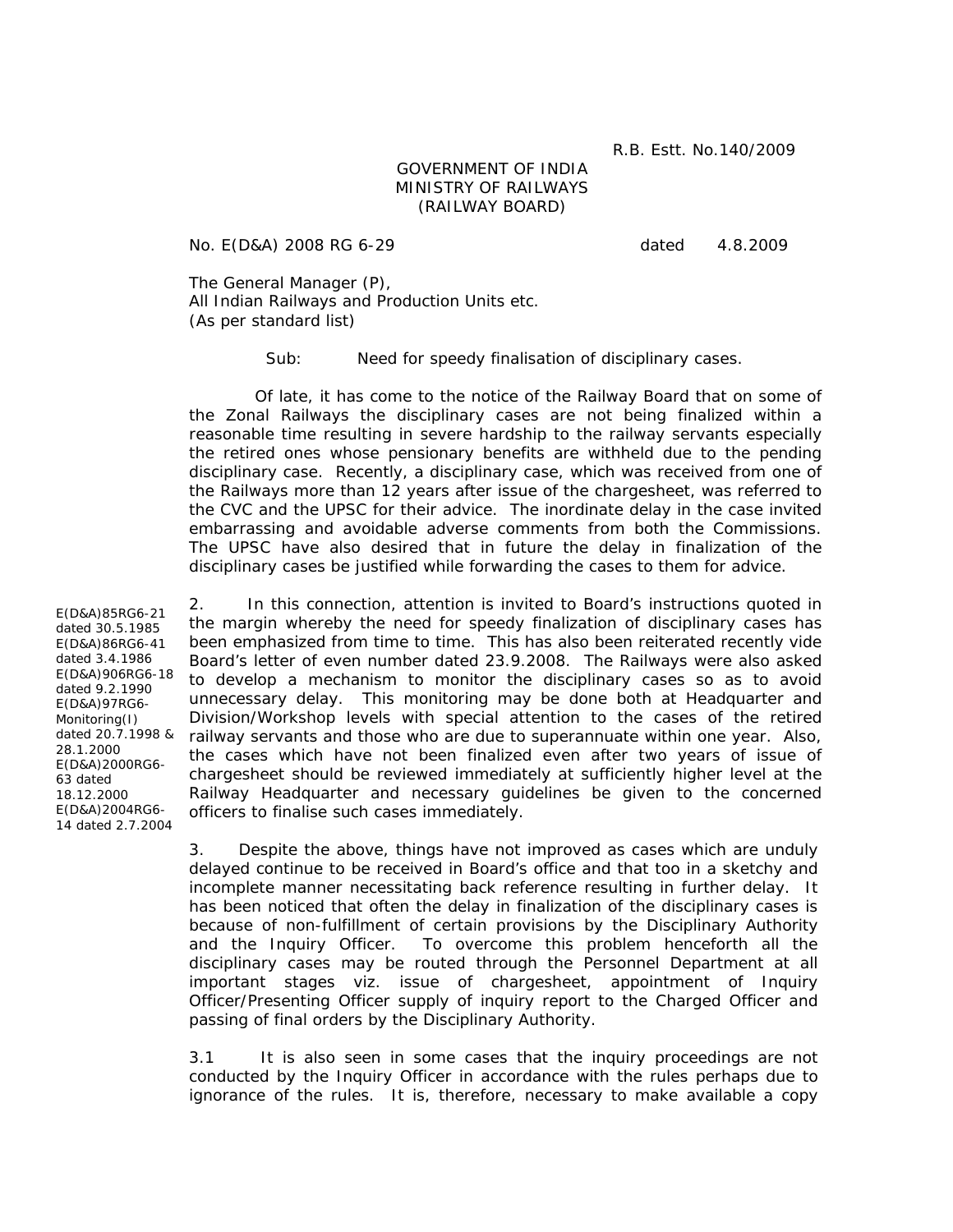each of Board's Master Circular No.67 to the Inquiry Officer alongwith the appointment order. This may be done invariably in all cases.

4. Also, a lot of time is lost in the pension cut cases as the Railways do not send all the requisite documents while sending the cases to the Board for Presidential consideration. For this purpose the Railways may scrupulously forward all the documents listed in the Check List sent herewith as Annexure. All the documents may be sent either in original or as attested photocopy.

5. It is once again impressed upon the Railways that while forwarding cases to Board care should be taken to ensure that all the requirements have been complied with and the checklist etc are filled in complete in all respects to avoid back reference and consequent delay. The time taken from the date of issue of chargesheet to the date of reference to Board may also be explained in detail to enable the same being conveyed to the UPSC.

6. Please acknowledge receipt.

 Sd/- (K. Krishnan) Director Establishment (D&A) Railway Board

## **ANNEXURE**

| 1. | Name & Designation                                                                                        |  |
|----|-----------------------------------------------------------------------------------------------------------|--|
| 2. | Complaint                                                                                                 |  |
| 3. | Finding<br>Report/ Primary<br>Fact<br>Investigation Report/ Vigilance<br>Investigation Report/ CBI report |  |
| 4. | CVC's $1st$ and $2nd$ stage advice                                                                        |  |
| 5. | Charge memo and its annex                                                                                 |  |
| 6. | Acknowledgement of CO to the<br>Charge Memo                                                               |  |
| 7. | Reply of Charged<br>Officer<br><b>on</b><br>Charge Memo                                                   |  |
| 8. | Nomination of defence helper &<br>its consent                                                             |  |
| 9. | Nomination of Inquiry Officer                                                                             |  |

## **Check List**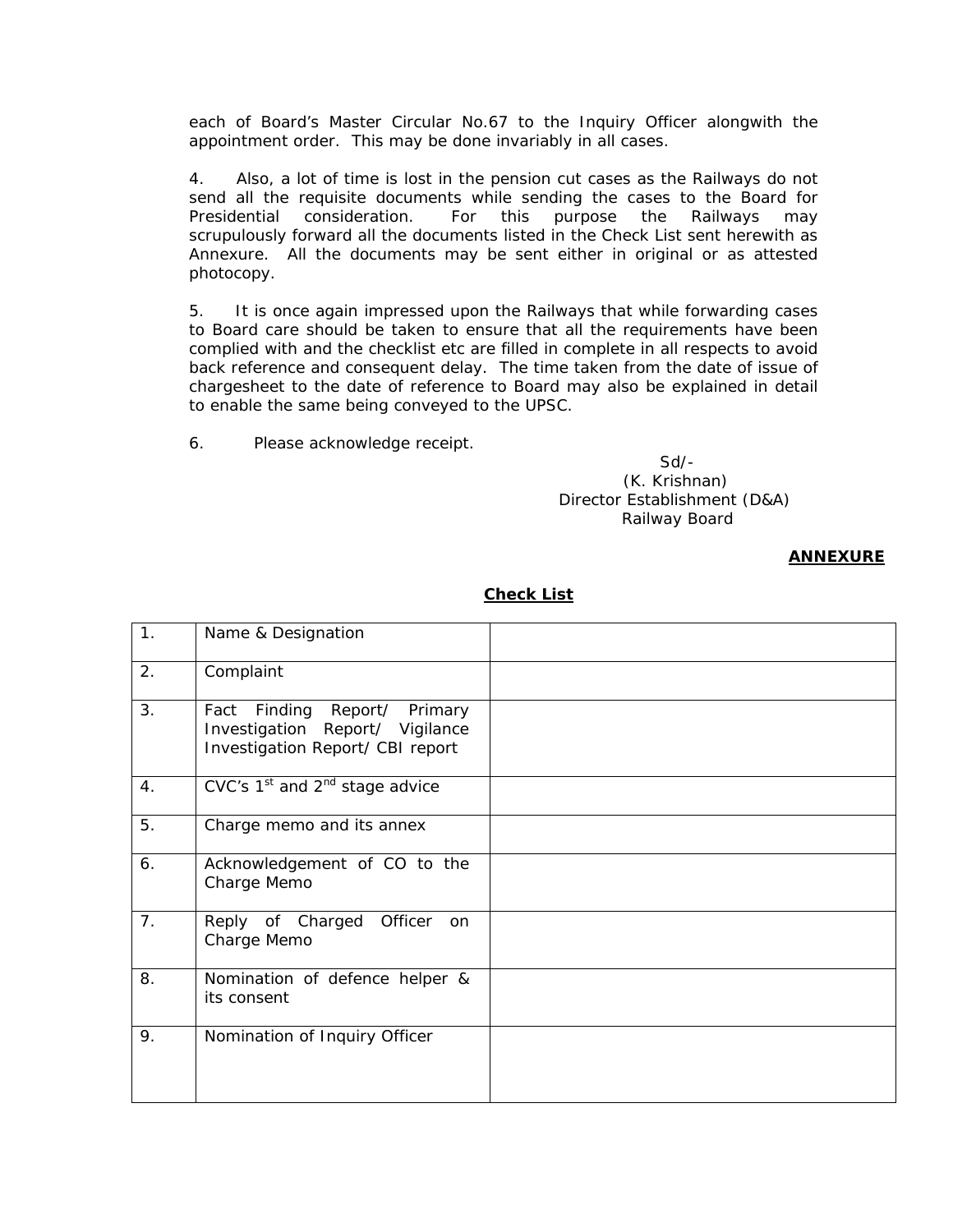| 10. | Nomination of Presenting Officer                                                          |  |
|-----|-------------------------------------------------------------------------------------------|--|
| 11. | Suspension<br>order<br>and<br>its<br>revocation                                           |  |
| 12. | <b>Relied Upon Documents</b>                                                              |  |
| 13. | Addl. documents                                                                           |  |
| 14. | Defence documents                                                                         |  |
| 15. | Prosecution<br>witness & defence<br>witness                                               |  |
| 16. | Correspondence of IO with CO &<br><b>Disciplinary Authority</b>                           |  |
| 17. | Notices sent to CO for attending<br>inquiry                                               |  |
| 18. | Daily Order Sheets                                                                        |  |
| 19. | Deposition-oral<br>statement,<br>recorded from prosecution witness<br>and defence witness |  |
| 20. | Statement of defence of CO                                                                |  |
| 21. | General examination of CO                                                                 |  |
| 22. | Copies of relevant documents<br>supplied to CO                                            |  |
| 23. | P O's brief                                                                               |  |
| 24. | C O's brief                                                                               |  |
| 25. | Copy of brief of P.O. given to<br>Charged Official                                        |  |
| 26. | <b>Inquiry Report</b>                                                                     |  |
| 27. | Supply of Inquiry report to CO                                                            |  |
| 28. | Disagreement of D A                                                                       |  |
| 29. | Representation of Charged Officer<br>against Inquiry report                               |  |
| 30. | comment<br>of<br>DA<br>Parawise<br>on<br>representation of Charged Officer                |  |